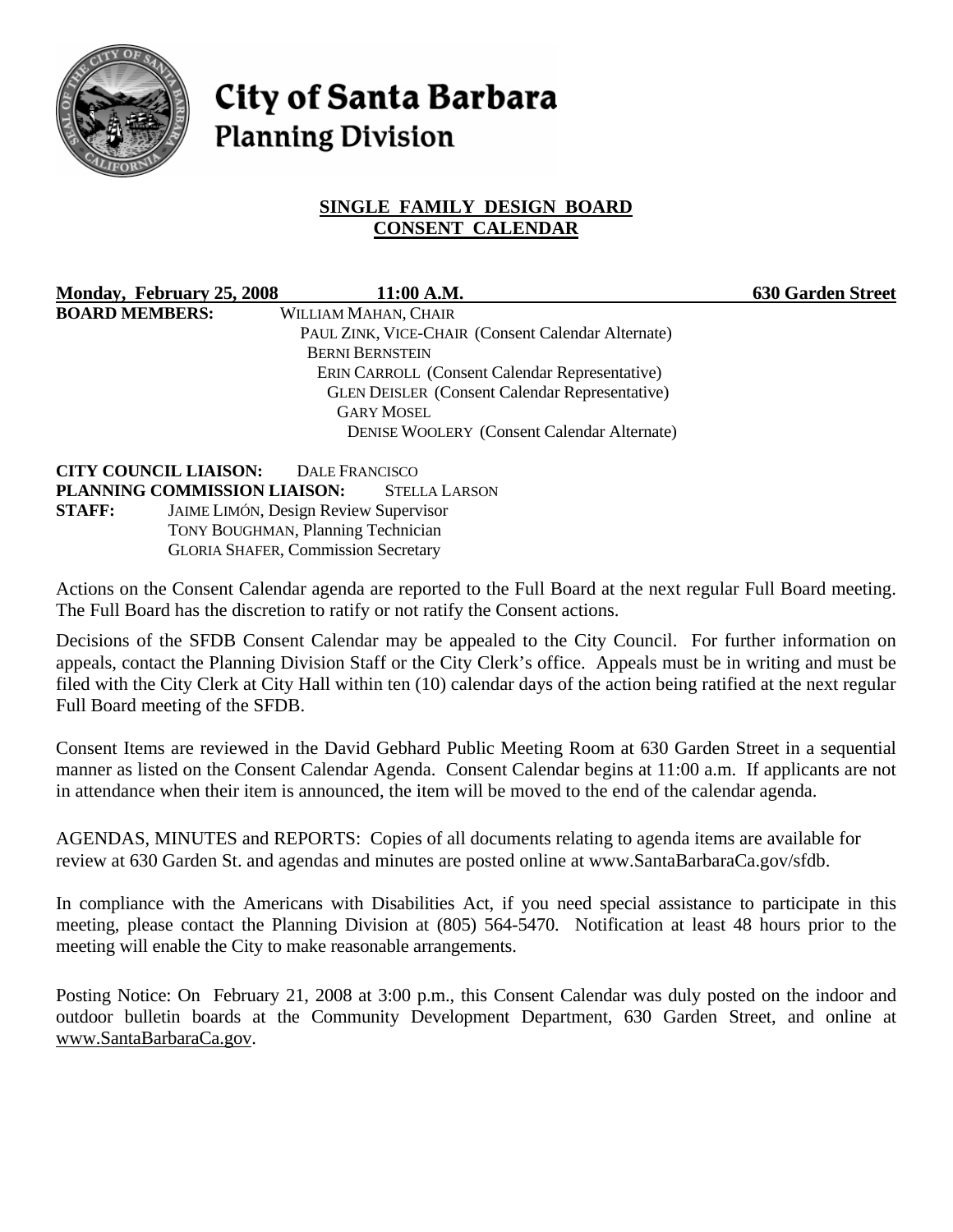## **REVIEW AFTER FINAL**

#### **A. 1030 ARBOLADO RD E-1 Zone**

| Assessor's Parcel Number: 019-220-031 |                                   |
|---------------------------------------|-----------------------------------|
| <b>Application Number:</b>            | MST2004-00376                     |
| Owner:                                | Ross Harris                       |
| Owner:                                | Micheal Mack                      |
| Architect:                            | Ken Radtkey, Blackbird Architects |
| Contractor:                           | Rick Jeffery                      |

(Project re-noticed due to cancellation prior to initial hearing. Proposal to construct a 1,047 square foot addition to an existing 1,856 square foot two-story single-family residence with an attached two-car garage. The proposal will result in a 2,903 square foot residence on a 21,205 square foot lot located in the Hillside Design District. Proposed renovation to the exterior of the residence will include replacing the siding, roofing, windows and doors. Proposal will also include new decks, landscaping and irrigation.)

**(Review After Final for color change, elimination of two windows, and change of guardrail material. Change must be consistent with Preliminary Approval of MST2006-00644.)** 

#### **NEW ITEM**

#### **B.** 1035 CIMA LINDA LN **A-2** Zone

 Assessor's Parcel Number: 015-202-004 Application Number: MST2008-00079 Owner: Gerhard and Hildegard Muus

(Proposal for as-built window trim change to stucco, a new landscape plan, and replacement of plumbing fixtures in pool house.)

#### **(ACTION MAY BE TAKEN IF SUFFICIENT INFORMATION IS PROVIDED.)**

#### **FINAL REVIEW**

#### **C. 1221 LAS CANOAS LN A-1 Zone**

| Assessor's Parcel Number:  | 021-090-004       |
|----------------------------|-------------------|
| <b>Application Number:</b> | MST2007-00488     |
| Owner:                     | Daniel Waldman    |
| Architect:                 | <b>Bob Easton</b> |
|                            |                   |

(Proposal to construct a new swimming pool, a 1,200 square foot terrace, a 446 square foot unenclosed shade/storage structure, 150 linear feet of retaining walls, an outdoor shower, fire pit, barbeque, spa, and approximately 212 cubic yards of cut and fill grading to be balanced on site. The existing 3,495 square foot two-story single-family residence is located on a 2.6 acre lot in the Hillside Design District. )